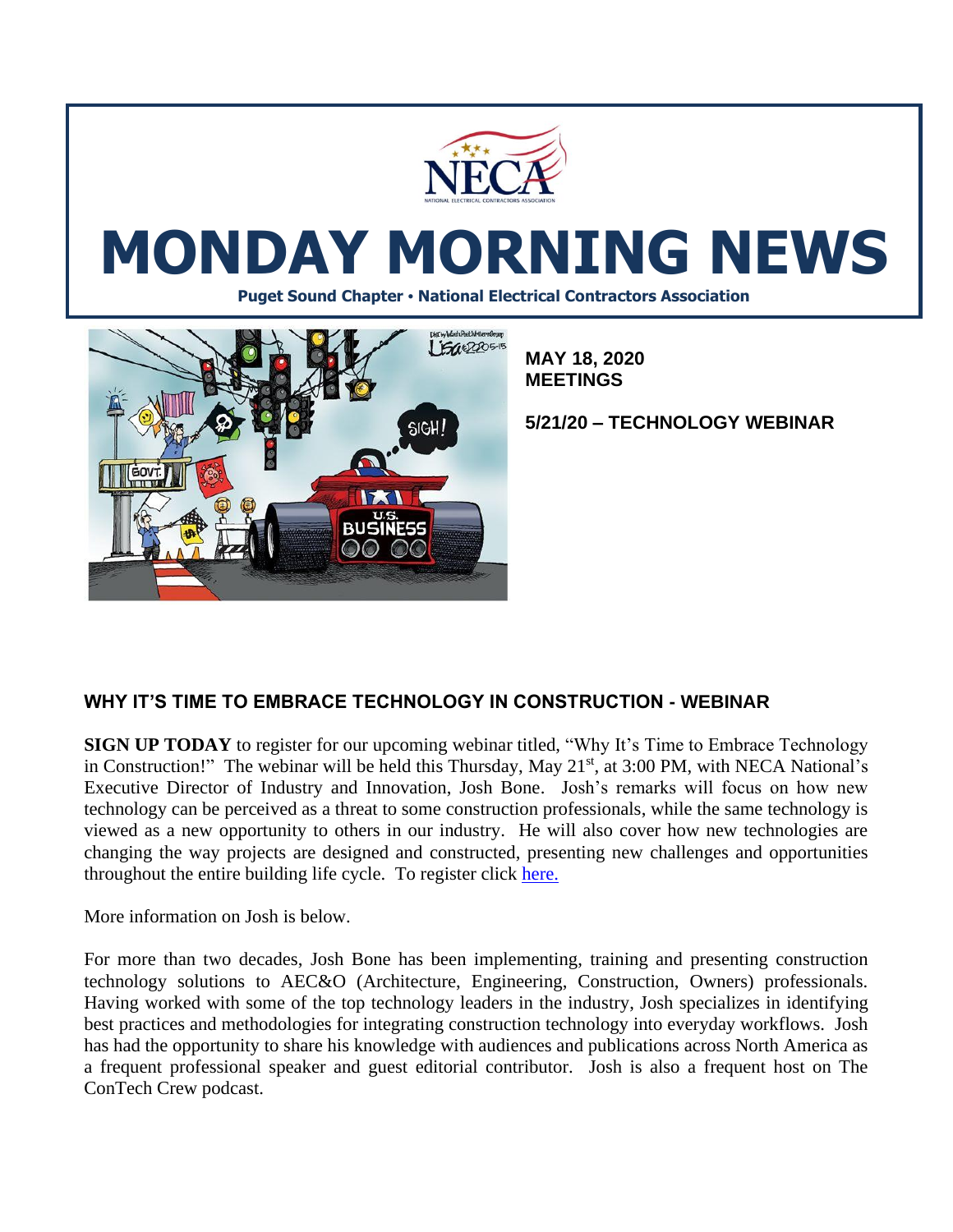### **PREMIER PARTNER PPE PROGRAM FOR NECA CONTRACTORS**

Premier Partners Graybar and 3M are working hard to help provide access to an assortment of masks, gloves, glasses, and disinfectant for NECA Contractors and their employees. The initial list will expand based on requests from NECA Contractors and will include a "demand forecast tool" that will aim to help meet contractors' needs during this time. To retain the integrity of this supply chain and access to genuine 3M parts, an order site will be available to current NECA Member Contractors. NECA has created a dedicated page within the national website with all the information. We encourage our contractors to take advantage of this generous offer. Please keep in mind there is limited availability and PPE priority will be given to high risk projects. For more information on the program click [here](https://www.necanet.org/industry-priorities/safety-regulations/ppeprogram?flp=1&isLoggedIn=1&token=AD7E18AEC0E4595A7CF56E620B0F9A43F5228C89C903C6ED13B6EB0A3F2F3D8B&utm_campaign=COVID-19&utm_source=hs_email&utm_medium=email&utm_content=87819042&_hsenc=p2ANqtz-8wdOR6RGZWzlUFK4DkJWSo-Wq8tmr5UcpCyyXy8dcjmPKVQPCxR48k6Kyly7whnoCceatkdiYWHYtKOuti5OrjbHA0QA&_hsmi=87819042) or contact Wanessa Alves, Director of Member Relations at 301-215-4532 or wa@necanet.org with any questions about the program.

## **ELECTRI INTERNATIONAL RELEASES COVID-19 CONSTRUCTION PRODUCTIVITY REPORT**

ELECTRI International released Pandemics and Construction Productivity: Quantifying the Impact, a critical report on the impact of COVID-19 on cost and schedule in the construction industry. The report evaluates activity from January 6, 2020, to May 8, 2020, tracking pandemic mitigation activity, benchmarking productivity and assessing the impact on businesses and projects.

View the initial findings of the report, overview videos and useful resources, [here.](https://electri.org/product/pandemics-and-construction-productivity-quantifying-the-impact/)

# **APPLICATIONS FOR PPP PROGRAM SLOW TO A TRICKLE**

The \$310 billion second round of the much-coveted Small Business Administration's Paycheck Protection Program was expected to run out in just a matter of days, similar to the first \$349 billion round, which was exhausted within two weeks. But in the last week, the initial tsunami of loan approvals has slowed to a trickle. "There are several factors we believe are responsible, including the fact we have met the initial demand from both small businesses and eligible nonprofits, and we are now approving at a much slower rate," said SBA spokesman [Christopher Hatch.](https://www.bizjournals.com/seattle/search/results?q=Christopher%20Hatch) The SBA also pointed to other factors that it says is causing the slowdown. "It seems to be that firms are thinking more carefully about whether or not the loans are truly necessary, since we have made it clear that borrowers must attest that the loans are necessary and that legal action may follow for those that don't need them.", Hatch said.

The hesitation to dive into the program follows backlash after some large or public companies including Ruth's Chris Steak House, Shake Shack, and the Los Angeles Lakers received [hundreds of](https://www.marketwatch.com/story/here-are-the-public-companies-that-got-coronavirus-aid-meant-for-small-businesses-2020-04-22)  [millions of dollars in PPP loans.](https://www.marketwatch.com/story/here-are-the-public-companies-that-got-coronavirus-aid-meant-for-small-businesses-2020-04-22) Those three entities were among more than 40 public companies that opted to give the money back so far. Treasury Secretary [Steven Mnuchin](https://www.bizjournals.com/seattle/search/results?q=Steven%20Mnuchin) had suggested companies that unfairly benefit or don't follow the PPP's lending terms "may be subject to criminal liability, which is a big deal."

## **SEATTLE'S MEGA CONVENTION CENTER PROJECT IN "CRISIS" SEEKS FEDERAL HELP**

Construction of the Summit Addition to the Washington State Convention Center will have to stop in about a year if it doesn't receive additional funds, the project team said Friday. "As uncomfortable as this is, I have to admit we're in a crisis. We have a big problem," Project Manager Matt Griffin of Pine Street Group said during an online press conference. The project is \$300 million short, he said, and for help the team is turning to Washington, D.C. The \$1.8 billion addition, now 30% complete, issued some bonds backed by a lodging tax and expected to issue more this summer.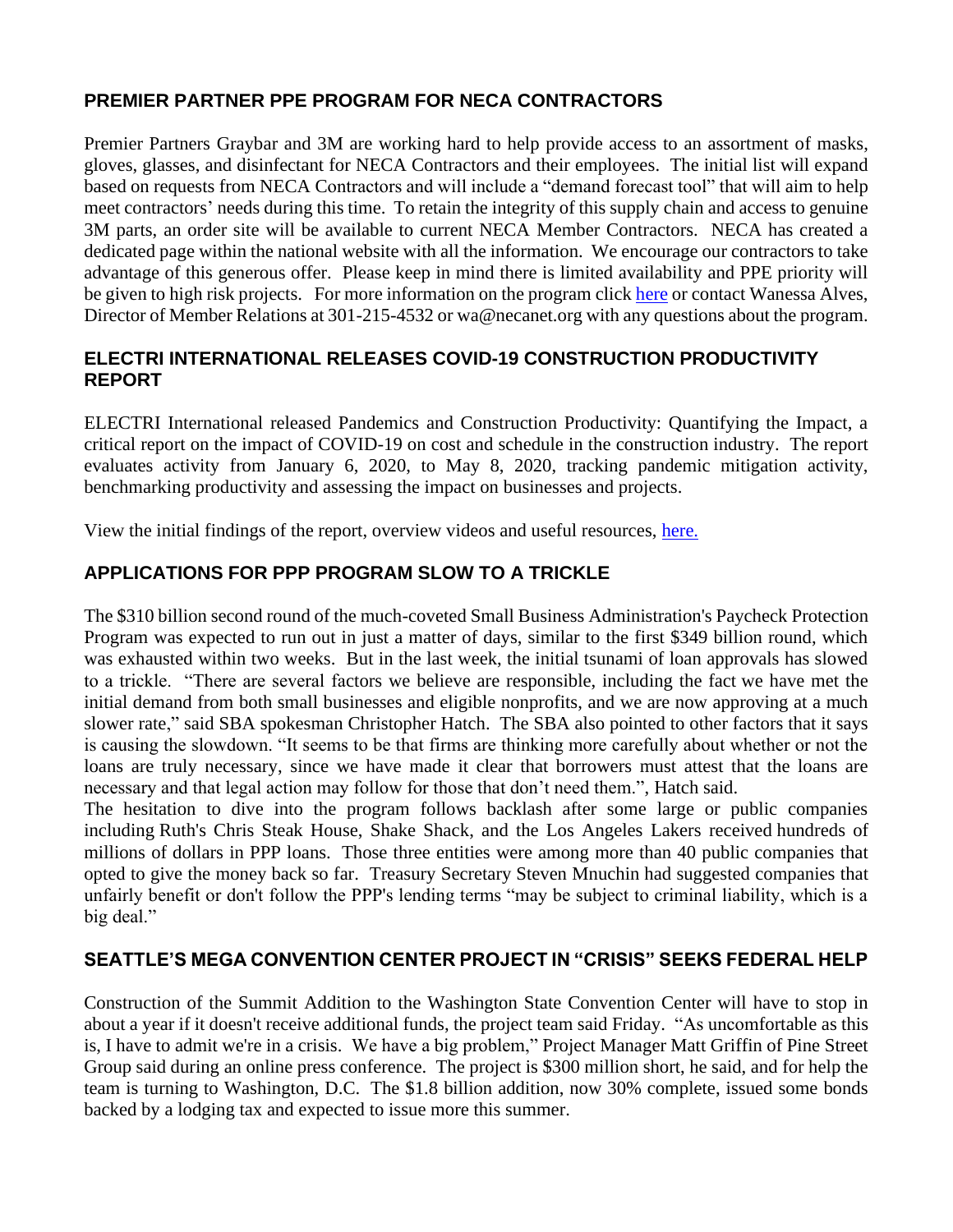"As recently as this February, all the pieces were in place as we hoped," Griffin said. "Then the virus hit." This has decimated the hospitality industry nationwide. In the Seattle metro area in March, only 29 percent of the hotel rooms were occupied and revenue per available room was down 69 percent, according to travel research firm STR. The convention center since March has had 26 national conventions cancel through November, said Tom Norwalk, President and CEO of Visit Seattle.

Griffin said the convention center hopes the state's congressional delegation can help. The project team would like Congress to provide "a bridge through this gulf to a point where we can issue new bonds, which is somewhere in the neighborhood of four to eight years out." He said the help could come from federal infrastructure grants or by providing security for the bonds. "Either of those would be helpful to allow us to continue to work and finish the project," he said.